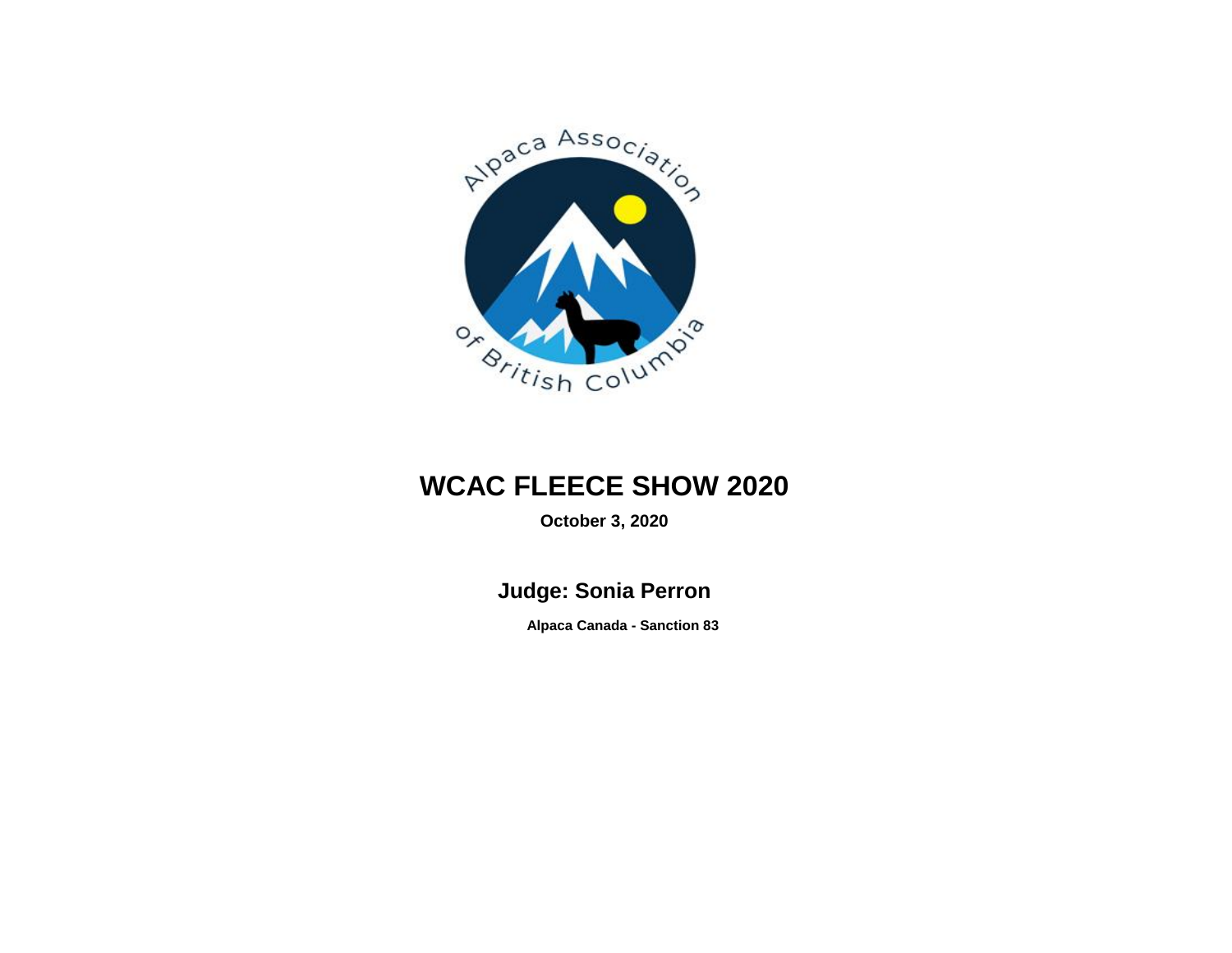| <b>Placing Score</b> |           | <b>Class</b> | <b>Fleece</b><br>ID# | <b>Farm Name</b>               | <b>CLAA</b> | <b>Reg Name of Alpaca</b> | <b>DOB</b> | <b>Sire</b> | Dam                            |
|----------------------|-----------|--------------|----------------------|--------------------------------|-------------|---------------------------|------------|-------------|--------------------------------|
|                      |           |              |                      | <b>SURI</b>                    |             |                           |            |             |                                |
|                      | 68.5 SLIB |              |                      | <b>Enchanted Grove Alpacas</b> |             | 48665 Enchanted's Bragi   | 29/06/2018 | PGA Jadu    | Sunnyhill's Bubbles            |
|                      | 91.5      | SWHA         |                      | <b>Enchanted Grove Alpacas</b> |             | 49025 Enchanted's Kenzi   | 01/08/2019 | PGA Jadu    | <b>BKD's Nicolette</b>         |
|                      | 66        | <b>SWHB</b>  |                      | <b>Enchanted Grove Alpacas</b> |             | 48666 Enchanted's Athos   | 01/06/2018 | PGA Jadu    | <b>TSSS Huckleberry's Lucy</b> |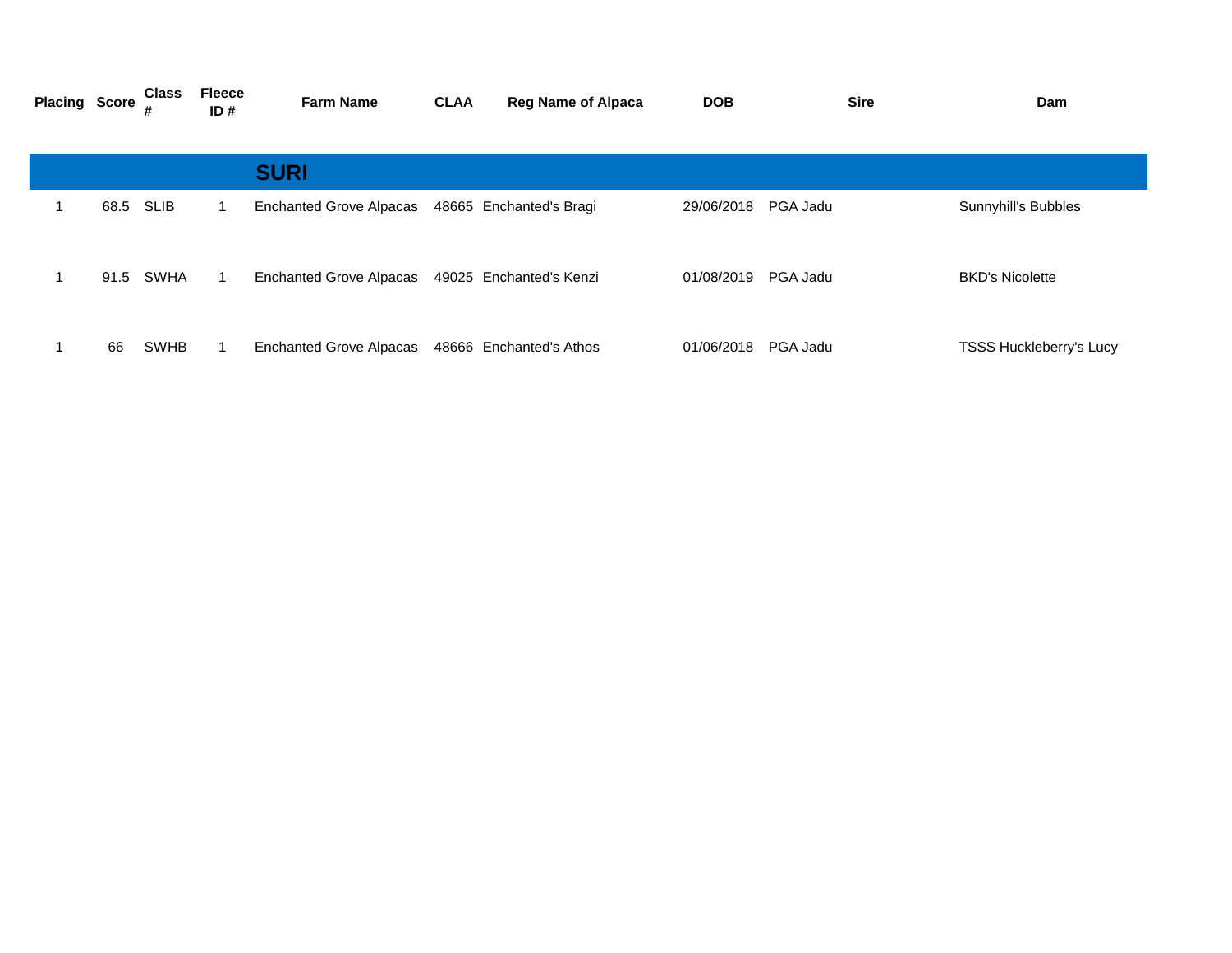| <b>Placing Score</b> |      | <b>Class</b> | <b>Fleece</b><br>ID#   | <b>Farm Name</b>              | <b>CLAA</b> | <b>Reg Name of Alpaca</b>      | <b>DOB</b> | <b>Sire</b>                | Dam                        |
|----------------------|------|--------------|------------------------|-------------------------------|-------------|--------------------------------|------------|----------------------------|----------------------------|
|                      |      |              |                        | <b>GREY</b>                   |             |                                |            |                            |                            |
| 1                    | 73.5 | <b>GRA</b>   | 4                      | Sunkeya Farm Alpacas          |             | 49000 Sunkeya Sivoya           | 02/06/2019 | <b>DLH Sunkist's Rock</b>  | Spell Cleo                 |
| $\overline{2}$       | 71.5 | GRA          | 1                      | Domaine des Nobles<br>Alpagas | 49039       | Noble Atlantik du DNA          | 18/08/2019 | Averegan's Magnus          | Lady Adrenaline du DNA     |
| 3                    | 66.5 | <b>GRA</b>   | 6                      | Arriba Linea                  |             | 49059 Arriba Synergy           | 06/06/2019 | Rocaro's Oreo              | <b>DLH Sheeba</b>          |
| 4                    | 58.5 | <b>GRA</b>   | $\overline{2}$         | Sunnyhill Alpacas             |             | 49050 Sunnyhill's Sinclair     | 24/06/2019 | Tail Spin Diablo Viento    | Sunnyhill's Salae          |
| 5                    | 56.5 | GRA          | 3                      | <b>Ault Alpacas</b>           |             | 49204 Rio's Silver Princess AA | 01/08/2019 | Tail Spin Mucho Rio Grande | Charro Ben                 |
| 6                    | 53   | <b>GRA</b>   | 5                      | Sunkeya Farm Alpacas          |             | 48998 TNC Sunkeya Kala         | 19/06/2019 | Rocky Pines Mazarotti      | <b>TNC Macy Grey Skies</b> |
|                      |      |              |                        |                               |             |                                |            |                            |                            |
| 1                    | 70   | <b>GRB</b>   | $\mathbf 1$            | Arriba Linea                  |             | 48690 Nikita of Peterboro      | 25/05/2018 | Xanadu P. Resolute         | Pparadise Zafirah          |
| 2                    | 69   | <b>GRB</b>   | $\overline{2}$         | <b>Elkie Alpacas</b>          |             | 48636 Sunnyhill's Sullivan     | 28/06/2018 | Tail Spin Diablo Viento    | Sunnyhill's Salae          |
|                      |      |              |                        |                               |             |                                |            |                            |                            |
| 1                    | 63.5 | GRC          | 3                      | Spruce Park Alpacas           |             | 47788 Spruce Park Platedo      | 25/06/2017 | Spruce Park BB's Brody     | W.A. Darbie                |
| $\overline{2}$       | 61   | <b>GRC</b>   | $\overline{2}$         | Arriba Linea                  |             | 47956 Zotz Chico De Charlevoix | 26/08/2017 | Zotz de Charlevoix         | Ginga Brew                 |
| 3                    | 58.5 | <b>GRC</b>   | $\mathbf{1}$           | <b>TnC Farms</b>              | 48225       | <b>TnC Black Sabbath</b>       | 03/06/2017 | <b>Tiger Lily Caicos</b>   | Arriba Ambrosia            |
|                      |      |              |                        |                               |             |                                |            |                            |                            |
|                      |      |              |                        |                               |             | <b>ANIMAL NAME</b>             |            | <b>FARM NAME</b>           |                            |
|                      |      |              | <b>Champion - Grey</b> |                               |             | Sunkeya Sivoya                 |            | Sunkeya Farm Alpacas       |                            |

|                                |                       | --------------                |
|--------------------------------|-----------------------|-------------------------------|
| <b>Champion - Grey</b>         | Sunkeya Sivoya        | Sunkeya Farm Alpacas          |
| <b>Reserve Champion - Grey</b> | Noble Atlantik du DNA | Domaine des Nobles<br>Alpagas |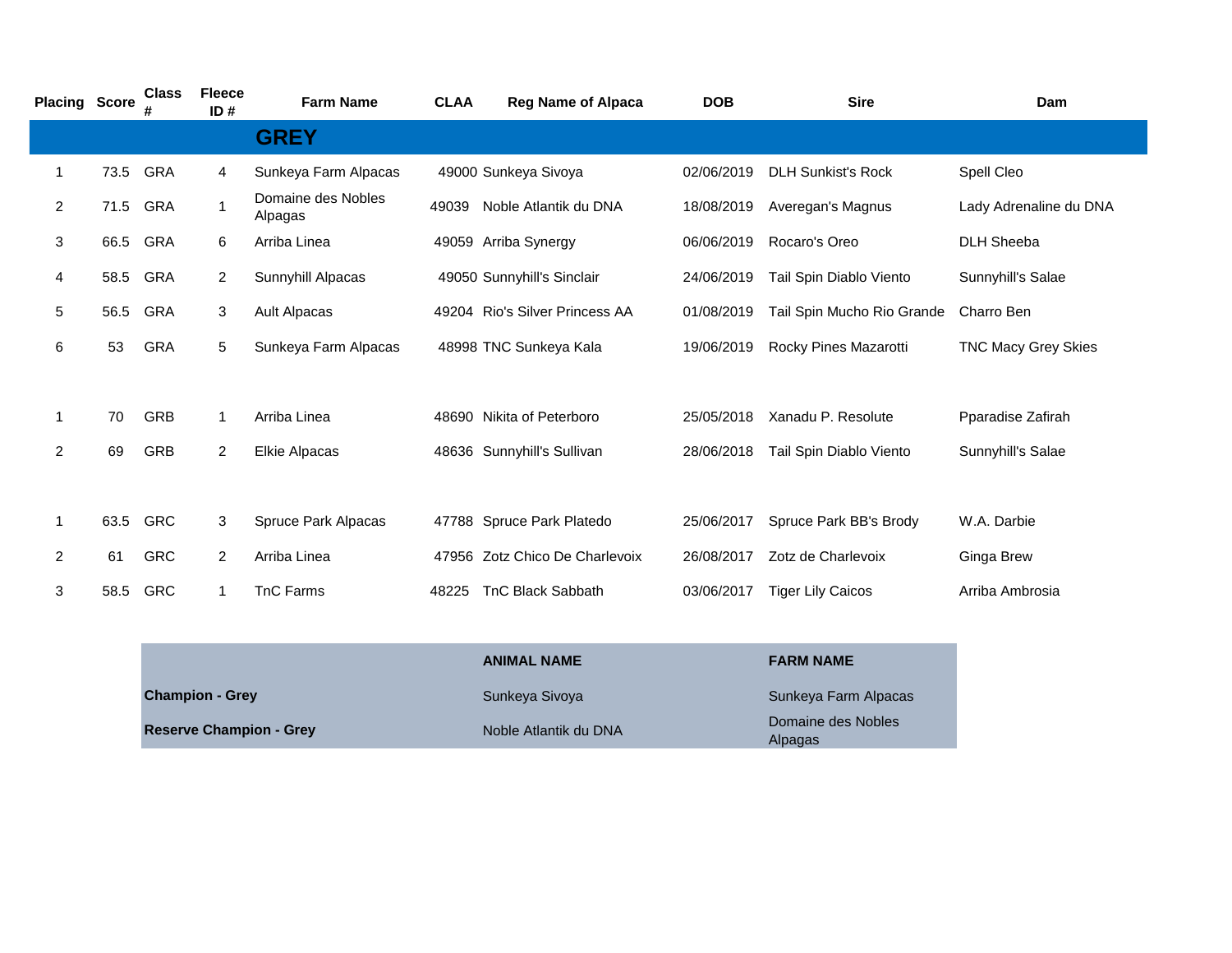| <b>Placing Score</b> |      | <b>Class</b> | <b>Fleece</b><br>ID# | <b>Farm Name</b>        | <b>CLAA</b> | <b>Reg Name of Alpaca</b>              | <b>DOB</b> | <b>Sire</b>                 | Dam                              |
|----------------------|------|--------------|----------------------|-------------------------|-------------|----------------------------------------|------------|-----------------------------|----------------------------------|
|                      |      |              |                      | <b>BLACK</b>            |             |                                        |            |                             |                                  |
| 1                    | 76.5 | <b>BLA</b>   | $\overline{2}$       | Sunnyhill Alpacas       | 49040       | Sunnyhill's Aftershock's<br>Blackmail  | 29/06/2019 | Averegan's Aftershock       | Andina's Black Diamond           |
| 2                    | 69.5 | <b>BLA</b>   | 1                    | Sunnyhill Alpacas       | 49049       | Sunnyhilli's Aftershock's<br>Vibration | 13/06/2019 | Averegan's Aftershock       | Sunnyhill's Vicky                |
| 3                    | 58.5 | <b>BLA</b>   | 3                    | Dreamin' Alpacas        |             | 49134 Dreamin' Morocco                 | 23/05/2019 | <b>Birchleaf Machita</b>    | LS Whoopie                       |
|                      |      |              |                      |                         |             |                                        |            |                             |                                  |
| $\mathbf{1}$         | 70.5 | <b>BLB</b>   | $\overline{2}$       | Caley Alpacas           | 48563       | Sunnyhill's Aftershock's Billy         | 14/06/2018 | Averegan's Aftershock       | Red Granite's Black Booty        |
| 2                    | 61.5 | <b>BLB</b>   | 1                    | <b>Brewster Alpacas</b> | 48726       | Jorrnett Brew                          | 20/06/2018 | Hummingherd's Rum Runner    | TNC Jordin Sparks My<br>Interest |
| 3                    | 61   | <b>BLB</b>   | 3                    | Dreamin' Alpacas        |             | 48784 Altra Nova's Sadie               | 04/06/2018 | <b>Birchleaf Machita</b>    | Tiger Lily Spell Sophia          |
|                      |      |              |                      |                         |             |                                        |            |                             |                                  |
| 1                    | 60.5 | <b>BLC</b>   | 1                    | <b>TnC Farms</b>        | 48226       | TnC Johnny Cash The Man<br>in Black    | 15/07/2017 | Rocky Pines Mazarotti       | TnC Alicia Black Piano Keyes     |
| $\overline{2}$       | 59.5 | <b>BLC</b>   | 4                    | Arriba Linea            |             | 47835 Arriba Magnetic                  | 04/06/2017 | R & R Astro Boy 52X         | Arriba Maisy                     |
| 3                    | 58.5 | <b>BLC</b>   | $\overline{2}$       | Atrevida Acres          |             | 47991 Tocino's Zaire                   | 02/07/2017 | Prairie Spirit Sirius Black | St Mary's Celestial Star         |
| 4                    | 58   | <b>BLC</b>   | 3                    | Arriba Linea            |             | 47834 Arriba Triton                    | 08/06/2017 | <b>Archer Burt</b>          | Arriba Teyla                     |
|                      |      |              |                      |                         |             |                                        |            |                             |                                  |

|                                 | <b>ANIMAL NAME</b>                           | <b>FARM NAME</b>         |
|---------------------------------|----------------------------------------------|--------------------------|
| <b>Champion - Black</b>         | Sunnyhill's Aftershock's<br><b>Blackmail</b> | <b>Sunnyhill Alpacas</b> |
| <b>Reserve Champion - Black</b> | Sunnyhill's Aftershock's Billy               | Caley Alpacas            |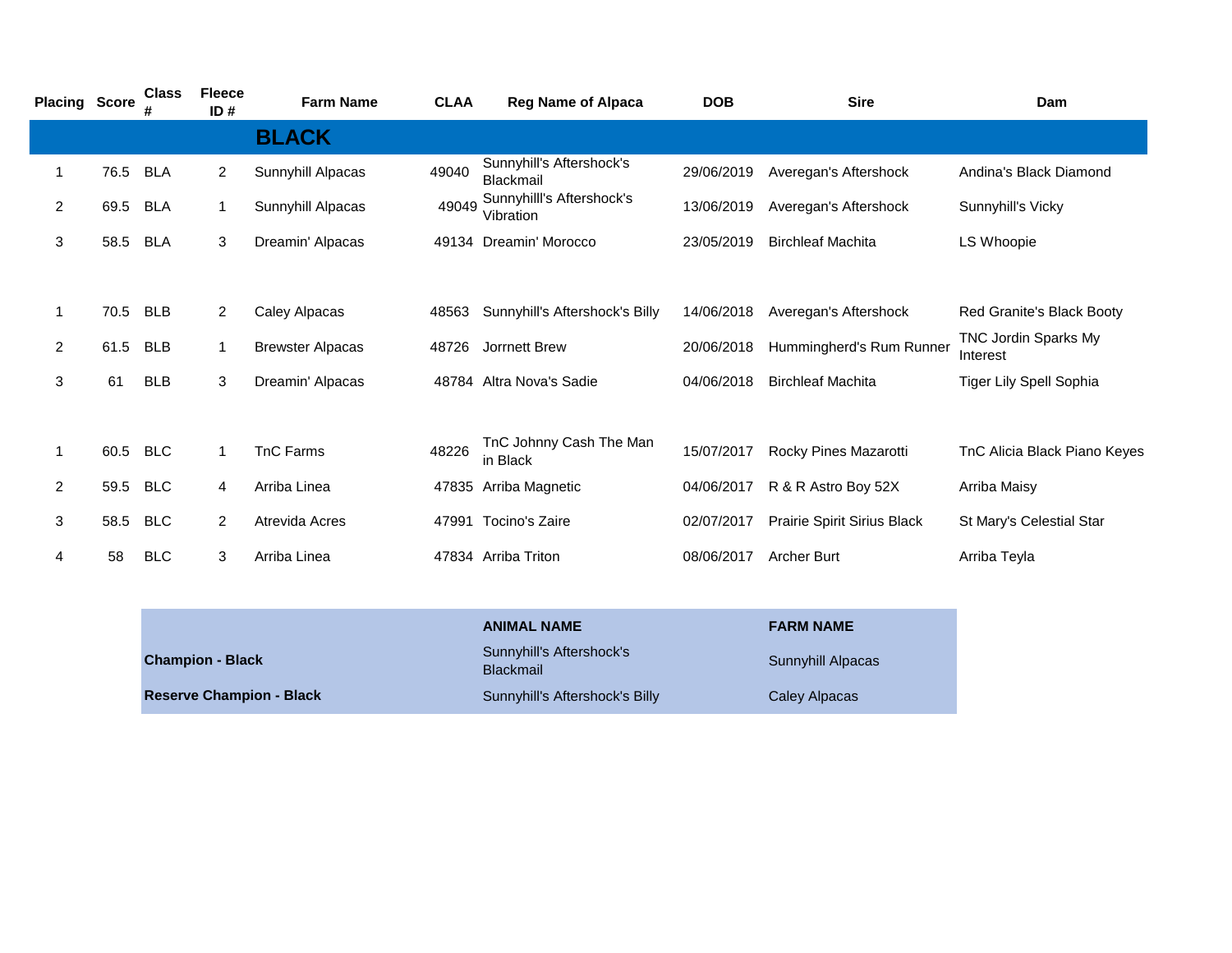| <b>Placing Score</b> |      | <b>Class</b> | <b>Fleece</b><br>ID# | <b>Farm Name</b>                        | <b>CLAA</b> | <b>Reg Name of Alpaca</b>        | <b>DOB</b> | <b>Sire</b>                           | Dam                          |
|----------------------|------|--------------|----------------------|-----------------------------------------|-------------|----------------------------------|------------|---------------------------------------|------------------------------|
|                      |      |              |                      | <b>BROWN</b>                            |             |                                  |            |                                       |                              |
| 1                    | 71   | <b>BRA</b>   | $\overline{2}$       | <b>KJ Alpacas</b>                       | 49014       | Pallaton's Kane Alyst            | 03/08/2019 | <b>Red Granites Pallaton</b>          | Karizma Alyst                |
| 2                    | 69   | <b>BRA</b>   | $\mathbf{1}$         | Domaine des Nobles<br>Alpagas           | 49029       | Noble Acajou du DNA              | 20/08/2019 | Averegan's Magnus                     | Duchesse Alfee du DNA        |
| 1                    | 79.5 | <b>BRB</b>   | 5                    | <b>Yellow Star Ranch</b>                |             | 48529 Yellow Star's Lucy         | 28/05/2018 | <b>Maurice Brew</b>                   | <b>Yellow Star's Grace</b>   |
| $\overline{2}$       | 73.5 | <b>BRB</b>   | $\overline{2}$       | <b>KJ Alpacas</b>                       |             | 48559 Dionysis Alyst             | 15/06/2018 | Diomedes Diaz Alyst                   | Savannah Alyst               |
| 3                    | 70.5 | <b>BRB</b>   | 6                    | Yellow Star Ranch                       |             | 48528 Yellow Star's Leonardo     | 16/06/2018 | ASPN Invincibly Indigo                | Yellow Star's Inigma         |
| 4                    | 68   | <b>BRB</b>   | 8                    | Altra Nova Alpacas                      |             | 48587 Sunnyhill's TJ's Leasha    | 22/06/2018 | Amber Autumn Thunderjam               | <b>Lindsey Rocs</b>          |
| 5                    | 65.5 | <b>BRB</b>   | 4                    | <b>KJ Alpacas</b>                       | 48547       | Gangster's Rebel Alyst           | 22/06/2018 | <b>Black Hills' The Gangster</b>      | <b>Kacey Alyst</b>           |
| 6                    | 65   | <b>BRB</b>   | 1                    | Circle O Alpaca                         | 48846       | Circle O Feeona                  | 19/06/2018 | Circle O Rockford                     | Circle O Butternut           |
| $\overline{7}$       | 64.5 | <b>BRB</b>   | 3                    | <b>TnC Farms</b>                        | 48792       | Inca Hoots Atik                  | 19/05/2018 | <b>TnC Genesis Next</b><br>Generation | J C A Opal                   |
| 8                    | 63   | <b>BRB</b>   | $\overline{7}$       | Tiger Park Alpacas/<br><b>TnC Farms</b> |             | 48921 TnC Fiona Apple of my Eye  | 18/07/2018 | <b>Blue Moon McDuff</b>               | TnC Alicia Black Piano Keyes |
|                      |      |              |                      |                                         |             |                                  |            |                                       |                              |
| 1                    | 73   | <b>BRC</b>   | 4                    | Dreamin' Alpacas                        | 48427       | Dreamin' Conopa's Rambo          | 15/05/2017 | Snowmass Conopa xxx                   | <b>Tiger Lily Aurora</b>     |
| $\overline{2}$       | 67   | <b>BRC</b>   | 3                    | Altra Nova Alpacas                      | 48422       | Aftershocks Ace of Altra<br>Nova | 04/06/2017 | Averegan's Aftershock                 | Sunnyhill's Anise            |
| 3                    | 66.5 | <b>BRC</b>   | 1                    | TnC Farms                               | 48361       | Inca Hoots Kon                   | 19/06/2017 | <b>TnC Genesis Next</b><br>Generation | J C A Roxanna                |
| 4                    | 58.5 | <b>BRC</b>   | $\overline{2}$       | Hathor's Alpacas                        |             | 47720 Hathor's Mr Zeus           | 10/06/2016 | <b>Tocino's Titan</b>                 | Hathor's Zara                |
|                      |      |              |                      |                                         |             |                                  |            |                                       |                              |

|                                 | <b>ANIMAL NAME</b>        | <b>FARM NAME</b>         |
|---------------------------------|---------------------------|--------------------------|
| <b>Champion - Brown</b>         | <b>Yellow Star's Lucy</b> | <b>Yellow Star Ranch</b> |
| <b>Reserve Champion - Brown</b> | Dionysis Alyst            | KJ Alpacas               |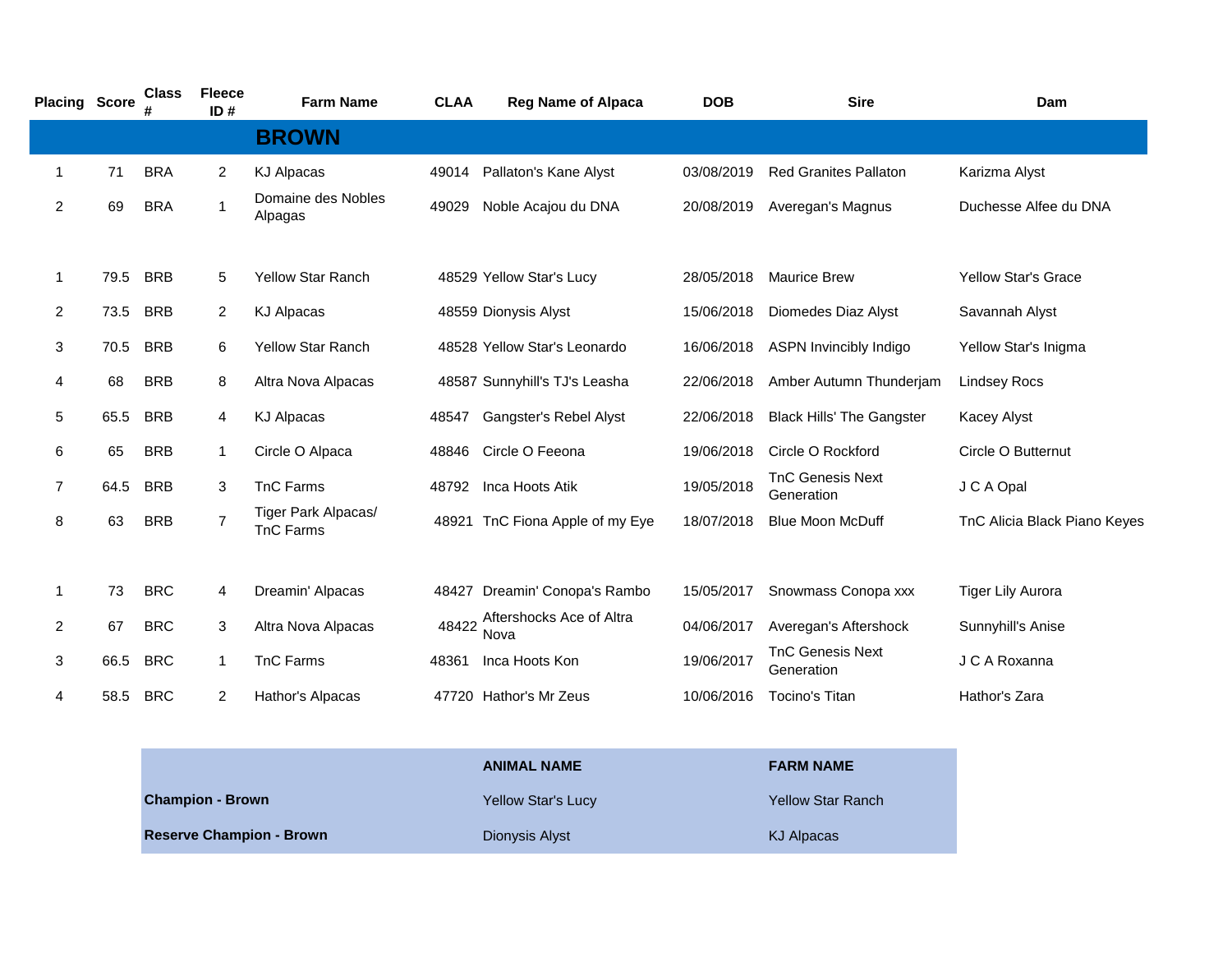| <b>Placing Score</b> |      | <b>Class</b> | <b>Fleece</b><br>ID# | <b>Farm Name</b>               | <b>CLAA</b> | <b>Reg Name of Alpaca</b>             | <b>DOB</b> | <b>Sire</b>                      | Dam                          |
|----------------------|------|--------------|----------------------|--------------------------------|-------------|---------------------------------------|------------|----------------------------------|------------------------------|
|                      |      |              |                      | <b>FAWN</b>                    |             |                                       |            |                                  |                              |
| 1                    | 81.5 | FAA          | $\mathbf{1}$         | Sunnyhill Alpacas              |             | 49041 Sunnyhill's KP's Zang Pao       | 05/07/2019 | Accoyo America Kung Pao          | Sunnyview Zolana             |
| $\overline{2}$       | 76.5 | FAA          | $\overline{c}$       | Domaine des Nobles<br>Alpagas  | 49028       | Noble A Gold N Roses du<br><b>DNA</b> | 14/06/2019 | Averegan's Magnus                | Lady Aure du DNA             |
| 3                    | 68   | FAA          | 4                    | <b>Enchanted Grove Alpacas</b> |             | 49023 Enchanted's Dante               | 01/08/2019 | <b>Enchanted's Castiel</b>       | Sunnyhill's Conopa's Brynn   |
| 4                    | 67.5 | FAA          | 5                    | <b>Enchanted Grove Alpacas</b> |             | 49018 Enchanted's Aries               | 25/06/2019 | <b>Enchanted's Castiel</b>       | <b>ARA Thorette</b>          |
| 5                    | 65   | FAA          | 6                    | Altra Nova Alpacas             |             | 49145 Altra Nova Conopa's Trixie      | 15/05/2019 | Snowmass Conopa xxx              | <b>LS Beauty</b>             |
| 6                    | 63   | FAA          | 3                    | <b>Yellow Star Ranch</b>       |             | 49058 Yellow Star's Fulton M          | 05/07/2019 | <b>ASPN Invincibly Indigo</b>    | <b>Yellow Star's Chinook</b> |
|                      |      |              |                      |                                |             |                                       |            |                                  |                              |
| 1                    | 88.5 | FAB          | 5                    | Caley Alpacas                  | 48635       | Sunnyhill's KP's Zoey                 | 10/07/2018 | Accoyo America Kung Pao          | Sunnyview Zolana             |
| $\overline{2}$       | 79   | FAB          | $\overline{2}$       | <b>Brewster Alpacas</b>        | 48822       | <b>Copper Brew</b>                    | 26/06/2018 | Snowmass Conopa xxx              | Olaveena Brew                |
| 3                    | 74   | FAB          | 9                    | Northern Mystery Alpacas       |             | 48628 Northern Mystery's Vesta        | 05/07/2018 | <b>BR Rum's Bocelli</b>          | Vida Loca Big Bang           |
| 4                    | 73.5 | FAB          | 3                    | Caley Alpacas                  | 48711       | Caley's High Class                    | 30/06/2018 | MFI & TNT Peruvian<br>Foundation | Misty Water's Highness       |
| 5                    | 71.5 | FAB          | $\mathbf{1}$         | <b>Brewster Alpacas</b>        | 48727       | <b>Hayls Brew</b>                     | 16/06/2018 | <b>Oliopus Brew</b>              | Halle Alyst                  |
| 6                    | 71   | FAB          | 6                    | Arriba Linea                   | 48519       | Arriba Wanted Man's<br>Eminent        | 04/10/2018 | A Wanted Man                     | Arriba Emerence              |
| $\overline{7}$       | 70   | FAB          | 8                    | Forget the Paint Alpacas       |             | 48632 FTP Borealis                    | 06/06/2018 | <b>BR Rum's Bocelli</b>          | Caley's Aurora               |
| 8                    | 68   | FAB          | 4                    | <b>KJ Alpacas</b>              | 48552       | Gangster's Surge Alyst                | 07/06/2018 | <b>Black Hills' The Gangster</b> | Kauai Gold Alyst             |
| 9                    | 64   | FAB          | $\overline{7}$       | Arriba Linea                   | 48518       | Arriba Wanted Man's<br>Embassador     | 16/10/2018 | A Wanted Man                     | Sumaq Valley's Ember         |
|                      |      |              |                      |                                |             |                                       |            |                                  |                              |
| 1                    | 87   | <b>FAC</b>   | 4                    | <b>Tiger Lily Ranch</b>        | 47417       | <b>Tiger Lily Shaka's Pillar</b>      | 31/05/2016 | Aztec Shaka                      | <b>Tiger Lily Pandora</b>    |
| $\overline{2}$       | 78.5 | <b>FAC</b>   | $\overline{2}$       | <b>TnC Farms</b>               | 48818       | Inca Hoots Ch'llaksa                  | 02/06/2017 | <b>Tiger Park Nixon Ice</b>      | Inca Hoots Miski             |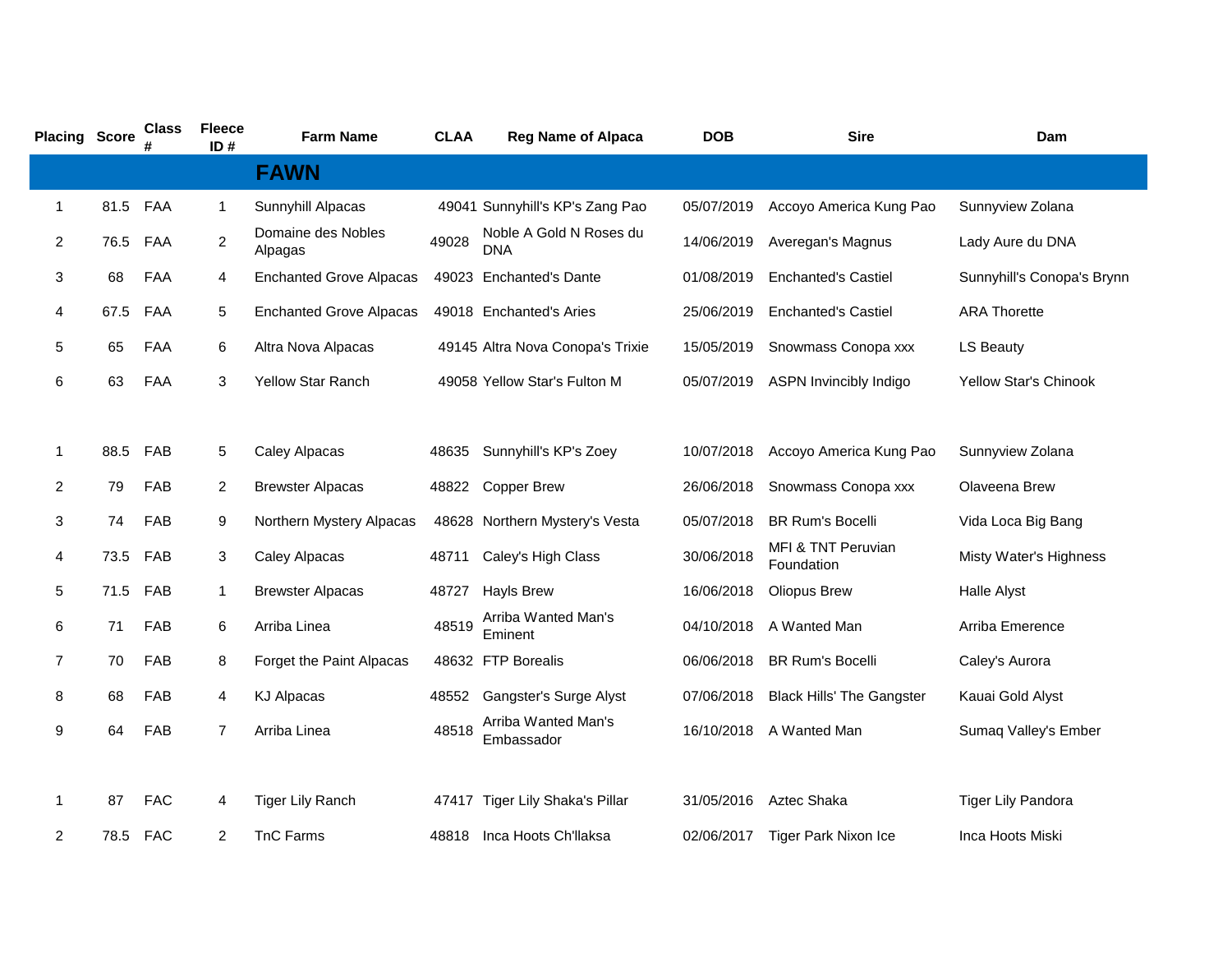|              |    | <b>Reserve Champion - Fawn</b> |   |                                          |                       | <b>Tiger Lily Shaka's Pillar</b>  |                      | <b>Tiger Lily Ranch</b>     |                                |
|--------------|----|--------------------------------|---|------------------------------------------|-----------------------|-----------------------------------|----------------------|-----------------------------|--------------------------------|
|              |    | <b>Champion - Fawn</b>         |   |                                          | Sunnyhill's KP's Zoey |                                   | <b>Caley Alpacas</b> |                             |                                |
|              |    |                                |   |                                          |                       | <b>ANIMAL NAME</b>                |                      | <b>FARM NAME</b>            |                                |
| 2            | 55 | FAD                            |   | <b>Brycarda Alpacas</b>                  |                       | 46243 Tocino's Max                | 12/08/2015           | <b>Yellow Star's Bandit</b> | RFA Tango                      |
|              |    |                                |   | Tocino Alpacas/                          |                       |                                   |                      |                             |                                |
| $\mathbf{1}$ |    | 67.5 FAD                       | 2 | KJ Alpacas                               | 46863                 | <b>Inizio Alyst</b>               | 02/07/2015           | AML EL Duro's Principio     | <b>Tuscan's Princess Grace</b> |
| 4            | 76 | <b>FAC</b>                     | 3 | Tiger Park Alpacas/<br>Sunnyhill Alpacas |                       | 48185 Caley's Belle               | 23/06/2017           | Xanadu P High Cotton        | Caley's Lexus                  |
|              |    |                                |   |                                          |                       |                                   |                      |                             |                                |
| 3            | 78 | FAC                            |   | Caley Alpacas                            |                       | 47416 Tiger Lily Shaka's Mercedes | 29/05/2016           | Aztec Shaka                 | Tiger Lily Samatha Ice         |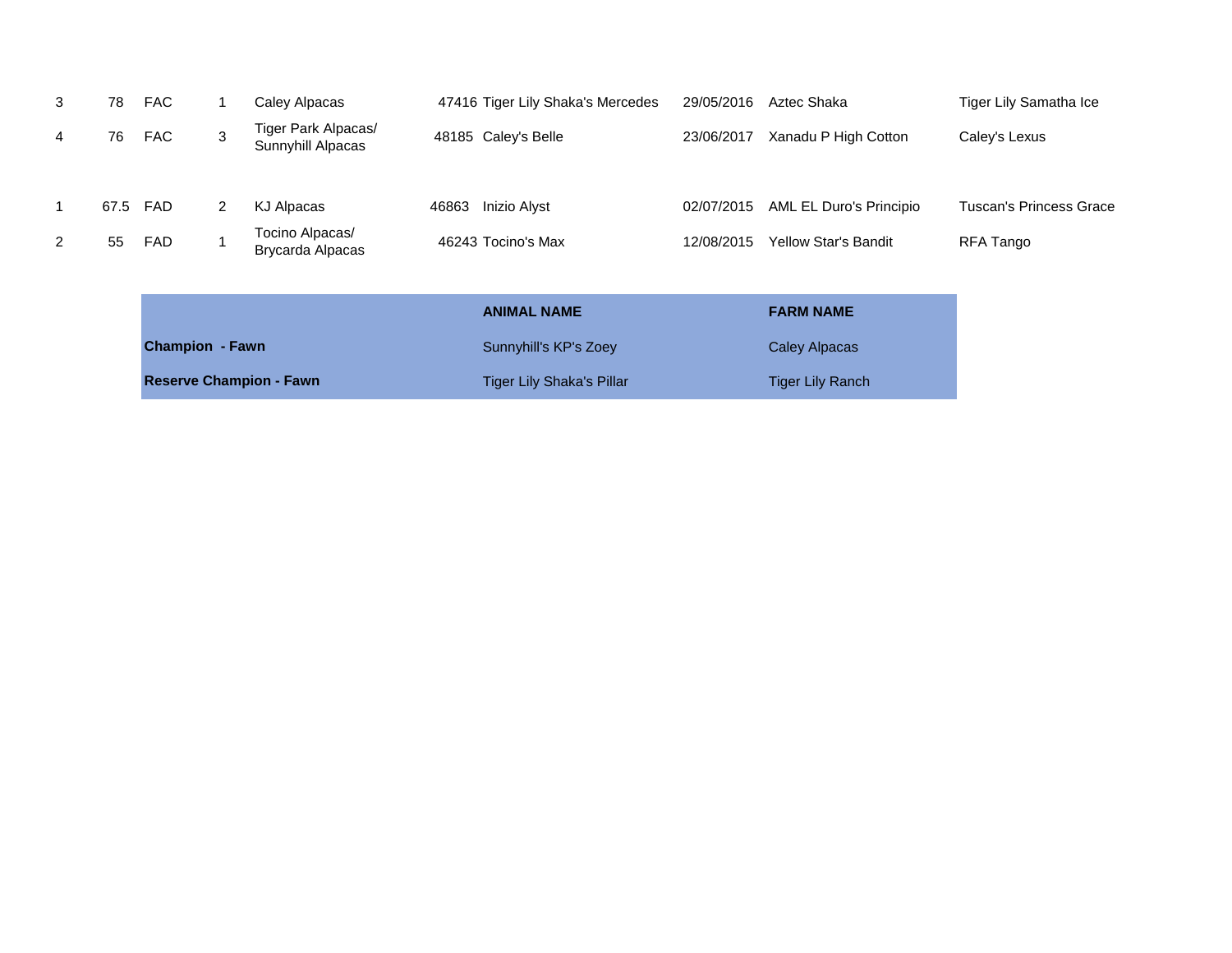| <b>Placing Score</b> |      | Class<br># | <b>Fleece</b><br>ID# | <b>Farm Name</b>                         | <b>CLAA</b> | <b>Reg Name of Alpaca</b>             | <b>DOB</b> | <b>Sire</b>                     | Dam                                 |
|----------------------|------|------------|----------------------|------------------------------------------|-------------|---------------------------------------|------------|---------------------------------|-------------------------------------|
|                      |      |            |                      | <b>LIGHT</b>                             |             |                                       |            |                                 |                                     |
| 1                    | 72.5 | <b>LIA</b> | 10                   | Baloun's Alpaca Acres                    |             | 49027 BAL Ice Queen                   | 17/06/2019 | Snowmass Artic Legacy xx        | <b>PLA Faline Ice</b>               |
| $\overline{2}$       | 71   | <b>LIA</b> | $\mathbf{1}$         | <b>Tocino Alpacas</b>                    |             | 49104 Tocino's Chase                  | 28/06/2019 | <b>Tocino's Genesis Express</b> | Tocino's Indiana                    |
| 3                    | 69   | <b>LIA</b> | 11                   | <b>Enchanted Grove Alpacas</b>           |             | 49021 Enchanted's Clary               | 16/06/2019 | <b>Enchanted's Castiel</b>      | Caley's Sweetheart                  |
| 4                    | 68.5 | <b>LIA</b> | 2                    | Brycarda Alpacas                         | 49211       | Sunnyhill's Adrotagia                 | 27/06/2019 | Accoyo America Kung Pao         | Saints Alpacas Aaricia              |
| 5                    | 68   | LIA        | 9                    | Arriba Linea                             |             | 49063 Arriba Calinda                  | 02/09/2019 | Arriba Eldorado                 | Spruce Park Confetti                |
| 6                    | 67.5 | <b>LIA</b> | $\,6$                | Brycarda Alpacas                         |             | 49110 Brycarda's Stormlight           | 11/07/2019 | <b>PF Hurricane's Tornado</b>   | <b>Tocino's Graduation Princess</b> |
| $\overline{7}$       | 67   | <b>LIA</b> | 4                    | <b>Brewster Alpacas</b>                  |             | 49082 Lexsarina Brew                  | 27/06/2019 | Grande Charisma Brew            | Adventure's Lexi                    |
| 8                    | 66   | <b>LIA</b> | 13                   | Atrevida Acres                           |             | 49106 Tocino's Sidney                 | 17/05/2019 | <b>Tocino's Genesis Express</b> | Mountain View's Siberia             |
| 9                    | 65.5 | LIA        | 5                    | <b>Tocino Alpacas</b>                    |             | 49103 Tocino's Victoria               | 14/07/2019 | Mountain View's Titan           | RFA Tango                           |
| 10                   | 65   | <b>LIA</b> | 12                   | <b>Enchanted Grove Alpacas</b>           |             | 49051 Enchanted's Astrid              | 28/06/2019 | Xanadu P High Cotton            | <b>ARA Lenore</b>                   |
| 11                   | 64.5 | LIA        | 8                    | Brycarda Alpacas/<br><b>Ault Alpacas</b> |             | 49214 Calibre Ault AA                 | 22/07/2019 | Tail Spin Mucho Rio Grande      | BYA MB's Marsara                    |
| 12                   | 64   | <b>LIA</b> | $\overline{7}$       | <b>Brycarda Alpacas</b>                  |             | 49109 Brycarda's Chianti              | 02/07/2019 | Yellow Star's Isaac             | Tocino's Chardonnay                 |
| 13                   | 63   | <b>LIA</b> | 3                    | Domaine des Nobles<br>Alpagas            | 49033       | Noble Apero Rose du DNA               | 06/07/2019 | Averegan's Magnus               | Dame Aureo du DNA                   |
| 1                    | 77.5 | LIB        | $\mathbf 1$          | Sunnyhill Alpacas/<br>Avergan Alpacas    | 48677       | Conopas Resolute A Limited<br>Edition | 17/06/2018 | Xanadu P. Resolute              | Sunnyhill's Conopa's Lexus          |
| $\overline{2}$       | 67.5 | <b>LIB</b> | 2                    | Arriba Linea                             |             | 48511 Arriba Genuine                  | 14/09/2018 | Arriba Adonis                   | Arriba Ginger                       |
|                      |      |            |                      |                                          |             |                                       |            |                                 |                                     |
| 1                    | 69   | <b>LIC</b> | $\mathbf{1}$         | <b>Tocino Alpacas</b>                    |             | 47529 Tocino's Indiana                | 28/07/2016 | <b>Tocino's Matrix</b>          | RFA Tango                           |
| $\overline{2}$       | 68.5 | <b>LIC</b> | $\overline{2}$       | <b>Brycarda Alpacas</b>                  |             | 48036 Brycarda's Bourbon              | 05/07/2017 | <b>Tocino's Matrix</b>          | Tocino's Chardonnay                 |
| 3                    | 67   | <b>LIC</b> | 3                    | Brycarda Alpacas                         |             | 48035 Brycarda's Isabella             | 11/07/2017 | Tocino's Matrix                 | <b>Tocino's Graduation Princess</b> |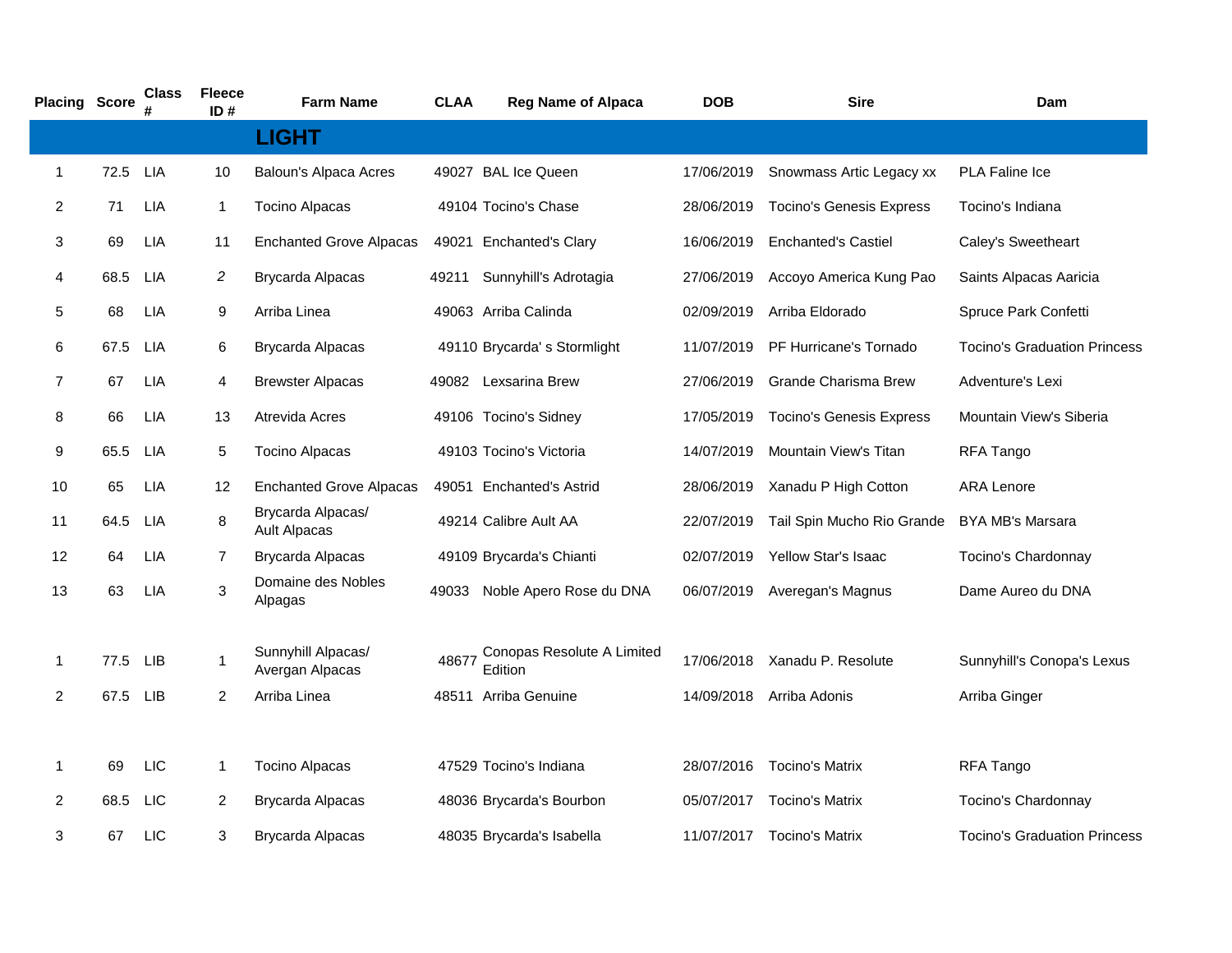| 63 | LIE.                    | TnC Farms                       | 40898 | <b>TnC Genesis Next</b><br>Generation | 25/06/2010 | HVPA Accoyo Accoyo<br>Antonio 4R             | TnC Whoa Nelly Furtado |
|----|-------------------------|---------------------------------|-------|---------------------------------------|------------|----------------------------------------------|------------------------|
|    |                         |                                 |       | <b>ANIMAL NAME</b>                    |            | <b>FARM NAME</b>                             |                        |
|    | <b>Champion - Light</b> |                                 |       | Conopas Resolute A Limited<br>Edition |            | Sunnyhill Alpacas/ Avergan<br><b>Alpacas</b> |                        |
|    |                         | <b>Reserve Champion - Light</b> |       | <b>BAL Ice Queen</b>                  |            | <b>Baloun's Alpaca Acres</b>                 |                        |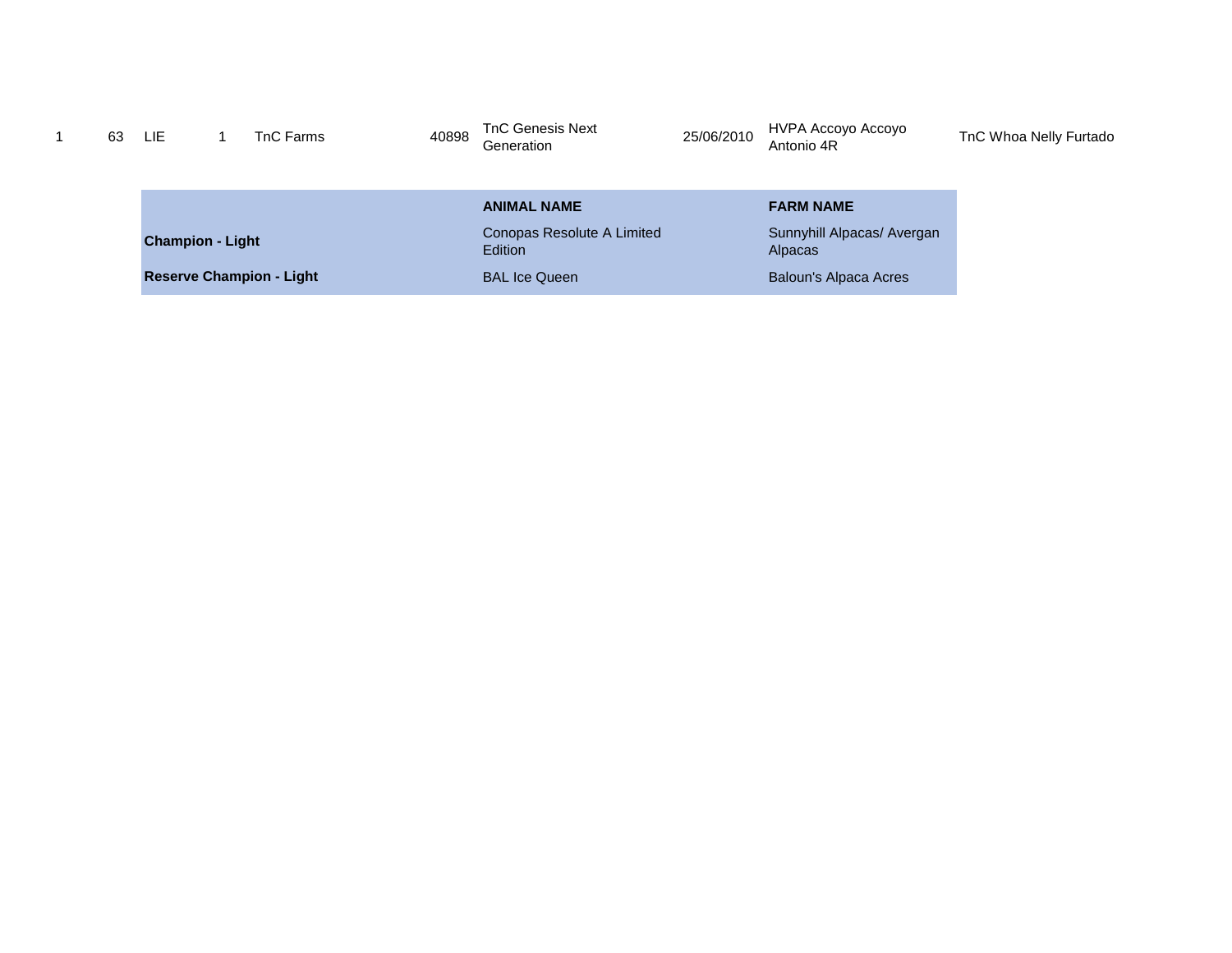| <b>Placing Score</b> |      | <b>Class</b> | <b>Fleece</b><br>ID# | <b>Farm Name</b>               | <b>CLAA</b> | <b>Reg Name of Alpaca</b>                | <b>DOB</b>          | <b>Sire</b>                           | Dam                                      |
|----------------------|------|--------------|----------------------|--------------------------------|-------------|------------------------------------------|---------------------|---------------------------------------|------------------------------------------|
|                      |      |              |                      | <b>WHITE</b>                   |             |                                          |                     |                                       |                                          |
| $\mathbf{1}$         | 85.5 | <b>WHA</b>   | $\mathbf{1}$         | Arriba Linea                   |             | 49065 Arriba Authentic                   | 25/07/2019          | Arriba Eldorado                       | Rocaro's Alteza                          |
| $\overline{2}$       | 85   | <b>WHA</b>   | 3                    | Arriba Linea                   |             | 49064 Arriba Aniko                       | 19/09/2019          | Arriba Eldorado                       | Arriba Amelia                            |
| 3                    | 81   | <b>WHA</b>   | 6                    | Caley Alpacas                  |             | 49230 Caley's Ascension                  | 17/06/2019          | MFI & TNT Peruvian<br>Foundation      | <b>Birchleaf Shotica</b>                 |
| 4                    | 77   | <b>WHA</b>   | 5                    | Sunnyhill Alpacas              | 49046       | Sunnyhill's Aftershock's<br>Abbot        | 22/06/2019          | Averegan's Aftershock                 | Sunnyhill's Conopa's Adele               |
| 5                    | 75   | <b>WHA</b>   | 7                    | Caley Alpacas                  |             | 49232 Caley's High Praise                | 19/06/2019          | Caley's Colorado Triumph              | Misty Water's Highness                   |
| 6                    | 73   | <b>WHA</b>   | 14                   | Sunnyhill Alpacas              |             | 49044 Sunnyhill's Kawhi                  | 21/06/2019          | Tail Spin Diablo Viento               | Amber Autumn Kricket                     |
| $\overline{7}$       | 71.5 | <b>WHA</b>   | 13                   | Dreamin' Alpacas               |             | 49135 Dreamin' Jedi                      | 18/05/2019          | SNDG Jay                              | Prairie Spirit Sweet Rosalie             |
| 8                    | 70.5 | WHA          | 8                    | <b>Tiger Park Alpacas</b>      |             | 49053 Tiger Park High Brava              | 13/07/2019          | Xanadu P High Cotton                  | <b>Birchleaf Foundation's Zerah</b>      |
| 9                    | 70   | <b>WHA</b>   | 9                    | Dreamin' Alpacas               |             | 49137 Dreamin' Genesis Amaretto          | 11/06/2019          | <b>TNC Genesis Next</b><br>Generation | Alberta Rose's Petals                    |
| 10                   | 69   | <b>WHA</b>   | 4                    | <b>Tiger Park Alpacas</b>      |             | 49143 Arriba Fajardo of Tiger Park       | 24/08/2019          | Arriba Alvis                          | Arriba Maisy                             |
| 11                   | 68   | <b>WHA</b>   | 12                   | Dreamin' Alpacas               |             | 49136 Dreamin' Lorenzo                   | 27/05/2019          | Ring Ranch Leeroy                     | Stoney Plain's Sophia                    |
| 12                   | 64.5 | <b>WHA</b>   | 2                    | <b>Tocino Alpacas</b>          |             | 49105 Tocino's Sorrento                  | 18/05/2019          | <b>Tocino's Genesis Express</b>       | Tocino's Nikita                          |
| 13                   | 62   | <b>WHA</b>   | 11                   | Dreamin' Alpacas               |             | 49130 Dreamin' Horatio                   | 20/05/2019          | Sunnyhill's Hectar                    | <b>Birchleaf Foundazing</b>              |
| 14                   | 61.5 | WHA          | 10                   | Dreamin' Alpacas               |             | 49133 Dreamin' Jagger                    | 01/06/2019 LS Jango |                                       | Stoney Plain's Contessa                  |
|                      |      |              |                      |                                |             |                                          |                     |                                       |                                          |
| $\mathbf{1}$         | 75   | <b>WHB</b>   | 8                    | <b>Tiger Park Alpacas</b>      |             | 48432 Tiger Park ExCell                  | 22/05/2018          | Xanadu P. Resolute                    | <b>Birchleaf Foundation's Zerah</b>      |
| 2                    | 74.5 | WHB          | 3                    | Sunnyhill Alpacas              | 49218       | FDA Divine Loves Regal<br><b>Express</b> | 22/08/2018          | Snowmass Divine Love                  | <b>FDA Xclipse's Express</b><br>Yourself |
| 3                    | 73   | <b>WHB</b>   | 9                    | <b>Tiger Park Alpacas</b>      |             | 48441 Tiger Park Shaka's Justify         | 01/06/2018          | Aztec Shaka                           | <b>ARA Lace</b>                          |
| 4                    | 68.5 | WHB          | $\overline{7}$       | <b>Enchanted Grove Alpacas</b> |             | 49149 Fibrefine Enzo                     | 10/07/2018          | Hummingherd's Armstrong               | Aztec Sharlyrose                         |
| 5                    | 67.5 | WHB          | 5                    | <b>KJ Alpacas</b>              |             | 48557 Yoakie Alyst                       |                     | 12/06/2018 TY Spice Alyst             | <b>TAG Peruvian Melody</b>               |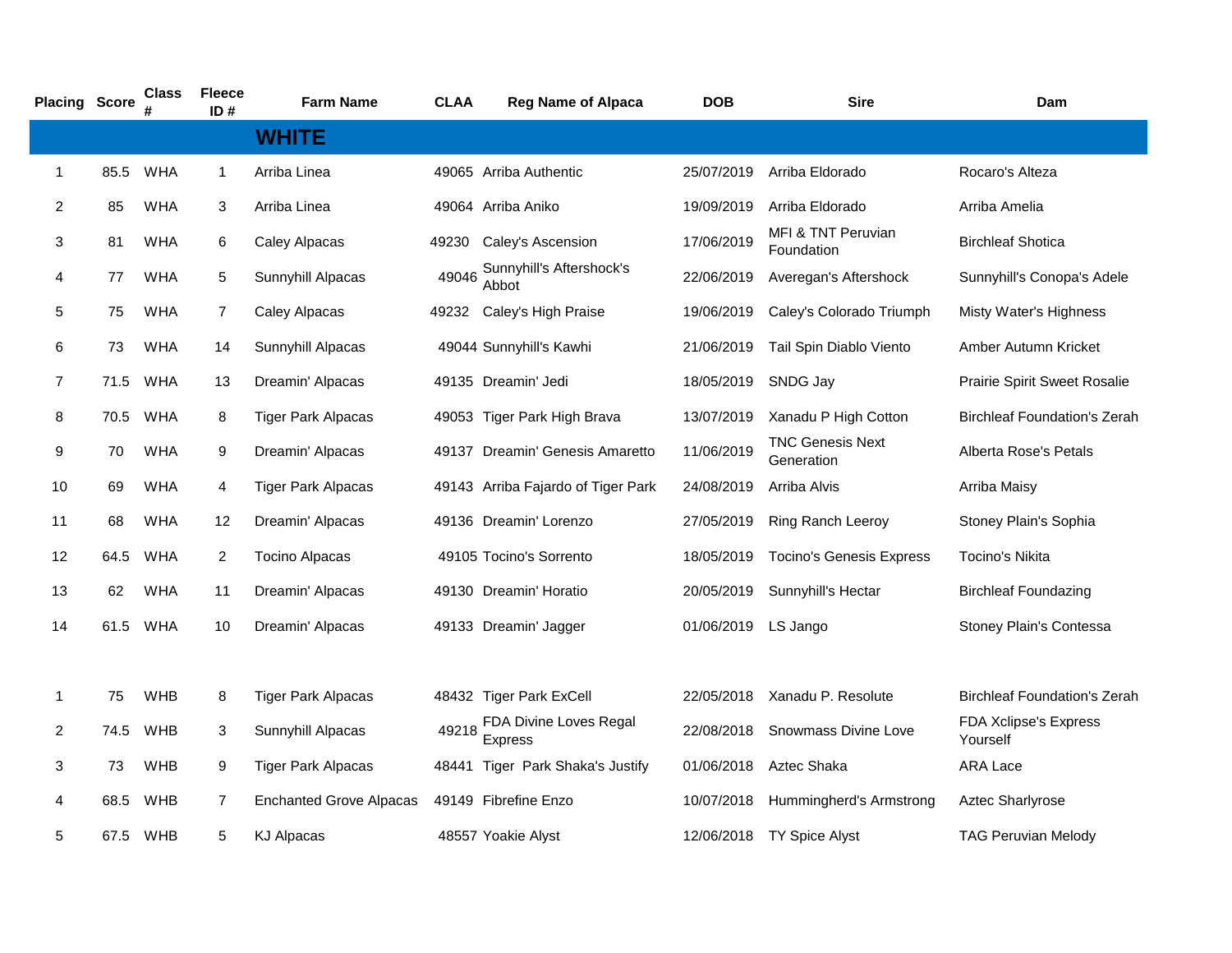| 6              | 67   | <b>WHB</b> | $\overline{2}$ | Brycarda Alpacas         |       | 48642 Brycarda's Sauvignon Blanc | 09/07/2018 | <b>Tocino's Matrix</b>           | Tocino's Chardonnay      |
|----------------|------|------------|----------------|--------------------------|-------|----------------------------------|------------|----------------------------------|--------------------------|
| 7              | 66.5 | <b>WHB</b> | 10             | Altra Nova Alpacas       | 48787 | Altra Nova's Shaka's<br>Daenerys | 05/06/2018 | Aztec Shaka                      | Khaleesi Brew            |
| 8              | 66   | <b>WHB</b> | 6              | Arriba Linea             |       | 49219 Arriba Spencer             | 02/06/2018 | Arriba Adonis                    | <b>DLH Sheeba</b>        |
| 9              | 65.5 | <b>WHB</b> | $\mathbf{1}$   | Art & Sue Willms         |       | 48570 Tocino's Verona            | 10/08/2018 | <b>Tocino's Matrix</b>           | RFA Topaz                |
| 10             | 61.5 | <b>WHB</b> | 4              | Chris McKillican         | 48569 | Tocino's Siena                   | 04/08/2018 | <b>Tocino's Matrix</b>           | Mountain View's Shiva    |
|                |      |            |                |                          |       |                                  |            |                                  |                          |
| $\mathbf{1}$   | 77   | <b>WHC</b> | 9              | Dreamin' Alpacas         |       | 48783 LS Bailey                  | 17/05/2017 | LS Jango                         | Northmark's Beloved      |
| 2              | 74.5 | <b>WHC</b> | $\overline{2}$ | Caley Alpacas            | 48057 | <b>Birchleaf Complete</b>        | 24/04/2017 | MFI & TNT Peruvian<br>Foundation | <b>Birchleaf Sunita</b>  |
| 3              | 68   | <b>WHC</b> | 7              | Hathor's Alpacas         |       | 48326 Hathor's Bella             | 06/05/2017 | Tocino's Popcorn                 | Hathor's Kali            |
| 4              | 67.5 | <b>WHC</b> | 8              | Hathor's Alpacas         |       | 47719 Hathor's Sabrina           | 07/07/2016 | Tocino's Popcorn                 | Tocino's Isabella        |
| 5              | 65.5 | <b>WHC</b> | $\mathbf{1}$   | <b>Brycarda Alpacas</b>  |       | 48037 Brycarda's Diego           | 08/06/2017 | <b>Tocino's Matrix</b>           | Tocino's Kayla           |
| 6              | 65   | <b>WHC</b> | 6              | Hathor's Alpacas         |       | 48327 Hathor's Zane              | 06/06/2017 | Tocino's Titan                   | Hathor's Zara            |
| $\overline{7}$ | 64   | <b>WHC</b> | 3              | Atrevida Acres           |       | 48246 Tocino's Lusaka            | 24/05/2017 | <b>Tocino's Matrix</b>           | Tocino's Nikita          |
| 8              | 63.5 | <b>WHC</b> | $\mathbf 5$    | Hathor's Alpacas         |       | 48324 Hathor's Gabriel           | 11/08/2017 | <b>Tocino's Genesis Express</b>  | Hathor's Jasmine         |
| 9              | 63   | <b>WHC</b> | 4              | Atrevida Acres           |       | 47528 Tocino's Dakota            | 31/07/2016 | Tocino's Storm                   | RFA Topz                 |
| 10             | 61.5 | <b>WHC</b> | 10             | Dreamin' Alpacas         |       | 48061 Birchleaf Show Time        | 16/05/2017 | MFI & TNT Peruvian<br>Foundation | <b>Birchleaf Exotica</b> |
|                |      |            |                |                          |       |                                  |            |                                  |                          |
| $\mathbf{1}$   | 66   | WHD        | $\mathbf{1}$   | Caley Alpacas            | 45902 | <b>Birchleaf Shotica</b>         | 03/06/2014 | <b>ECA Shamar</b>                | <b>Birchleaf Exotica</b> |
| 2              | 64   | WHD        | 3              | Northern Mystery Alpacas |       | 46127 BR Heir2ALegacy LM         | 26/06/2014 | <b>BR</b> Corvette               | <b>RFA Allure</b>        |
| 3              | 60   | WHD        | $\overline{c}$ | Hathor's Alpacas         |       | 46620 Hathor's Louie             | 14/08/2015 | Aztec Inukshuk                   | Tocino's Genevieve       |
|                |      |            |                |                          |       |                                  |            |                                  |                          |
| 1              | 68   | <b>WHE</b> | $\overline{2}$ | <b>Tocino Alpacas</b>    |       | 43785 Tocino's Matrix            |            | 25/07/2012 Aztec Inukshuk        | St Mary's Celestial Star |